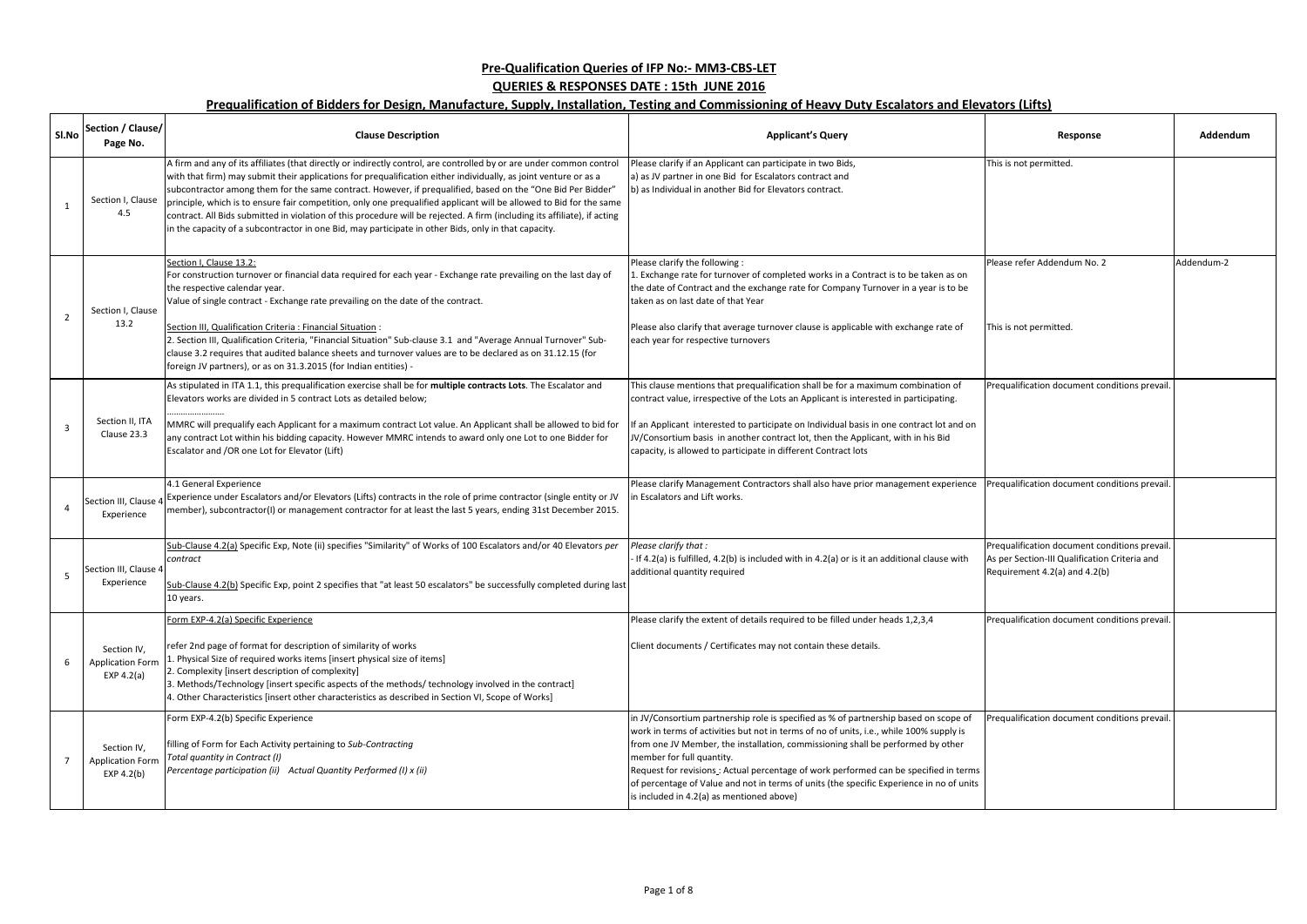| SI.No | Section / Clause/<br>Page No.                                             | <b>Clause Description</b>                                                                                                                                                                                                                                                                                                                                                                                                                                                                                                                                                                                                                                                                                                                                                                                                   | <b>Applicant's Query</b>                                                                                                                                                                                                                                                                                                                                                                                                                                                                                                                                                                                                                                                                                                                                                                                                       | Response                                                        | Addendum       |
|-------|---------------------------------------------------------------------------|-----------------------------------------------------------------------------------------------------------------------------------------------------------------------------------------------------------------------------------------------------------------------------------------------------------------------------------------------------------------------------------------------------------------------------------------------------------------------------------------------------------------------------------------------------------------------------------------------------------------------------------------------------------------------------------------------------------------------------------------------------------------------------------------------------------------------------|--------------------------------------------------------------------------------------------------------------------------------------------------------------------------------------------------------------------------------------------------------------------------------------------------------------------------------------------------------------------------------------------------------------------------------------------------------------------------------------------------------------------------------------------------------------------------------------------------------------------------------------------------------------------------------------------------------------------------------------------------------------------------------------------------------------------------------|-----------------------------------------------------------------|----------------|
| 8     | Section IV,<br><b>Application Form</b><br>EXP $4.2(b)$                    | Form EXP-4.2(b) Specific Experience<br>(B) For one Elevators (Lift) Lot<br>Design, Manufacture, Supply, Installation, Testing and Commissioning of Heavy duty machine room less<br>Elevators(viii) (Lifts) completed in last 10 years of any of the following value:-<br>(I) One work of US\$ 4 Million and above. or<br>(ii) Average value of 2 works - US\$ 2.5 Million and above or<br>(iii) Average value of 3 works - US\$ 2 Million and above                                                                                                                                                                                                                                                                                                                                                                         | Requirement specified for completed works in one, two, three works will be difficult<br>to meet (Metro Works in India are on going works except Metro Railways of DMRC<br>and MMRC Line-1. Full completion of other Metros will take some more time.)<br>Request for suitable revision of value of works for Specific Experience.                                                                                                                                                                                                                                                                                                                                                                                                                                                                                              | Qualification Criteria modified.<br>Please refer Addendum No. 2 | Addendum No. 2 |
| 9     | Section I,<br>4. Eligible<br>Applicants<br>Clause 4.5, ITA-5              | 4. Eligible Applicants<br>4.5) A firm and any of its affiliates (that directly or indirectly control, are controlled by or are under common<br>control with that firm) may submit their applications for prequalification either individually, as joint venture or as An individual Company is allowed to participate and submit two different<br>a subcontractor among them for the same contract. However, if prequalified, based on the "One Bid Per Bidder"<br>principle, which is to ensure fair competition, only one prequalified applicant will be allowed to Bid for the same<br>contract. All Bids submitted in violation of this procedure will be rejected. A firm (including its affiliate), if acting<br>in the capacity of a subcontractor in one Bid, may participate in other Bids, only in that capacity. | Please clarify the following :<br>Applications/Bids for prequalification in two different Contracts, as given below:<br>a) As a Consortium Partner In Escalator Contract lots<br>b) As an Individual participant In Elevators Contract lots                                                                                                                                                                                                                                                                                                                                                                                                                                                                                                                                                                                    | This is not permitted.                                          |                |
| 10    |                                                                           | 4.1 General Experience<br>Experience under Escalators and/or Elevators (Lifts) contracts in the role of prime contractor (single entity or JV<br>member), subcontractor <sup>(1)</sup> or management contractor for at least the last 5 years, ending 31st December 2015.<br>(I) A management contractor is a firm which takes on the role of contract management as a "general" contractor<br>of sort could do. It does not normally perform directly the construction work(s) associated with the contract.<br>Section III, Clause 4 Rather, it manages the work of other (sub) contractors while bearing full responsibility and risk for price, quality,<br>Experience, QCR-8 and timely performance of the work contract.                                                                                              | Please clarify the following:<br>Not withstanding the definition of 'general' contractor' in Notes (I), The 'Management<br>Contractor' shall have experience in Escalator and Elevators works to meet general<br>conditions of JICA, Instruction to Bidders, ITB 19.1 listed below:<br>(b) that, if required in the BDS, in case of a Bidder not doing business within the<br>Purchaser's Country, the Bidder is or will be (if awarded the Contract) represented by<br>an agent in the country equipped and able to carry out the Supplier's maintenance,<br>repair and spare parts-stocking obligations prescribed in the Conditions of Contract<br>and/or Technical Specifications; and<br>(c) that the Bidder meets each of the qualification criteria specified in Section III,<br>Evaluation and Qualification Criteria. | Prequalification document conditions prevail.                   |                |
| 11    | Section III, Clause<br>Experience<br>4.2(a) Specific<br>Experience, QCR-8 | 4.2(a) Specific Experience<br>A minimum number of two similar <sup>(ii)</sup> contracts that have been satisfactorily and substantially <sup>(iii)</sup> completed as a<br>prime contractor (single entity or JV member)(iv) between 1st January 2006 and Application submission<br>deadline.<br>(ii) The "Similarity" shall be defined as "A work of Design, Manufacture, Supply, Installation, Testing and<br>Commissioning of 100 escalators and/or 40 elevators". Summation of number of small value contracts (less than<br>the value specified under requirement) to meet the overall requirement will not be accepted.<br>(iii) Substantial completion shall be based on 80% or more of the works completed under the contract.                                                                                      | Please clarify the following :<br>L. Substantial completion of 80% or more of the works defined in Note (iii) is<br>redundant where completed works in each contract meets minimum quantity<br>specified in the definition of 'similar works'.<br>(For example a Contract with 130 or more Escalators having 100 Escalators completed<br>will meet minimum quantity specified, but falls below 80% substantial completion if<br>considered for entire contract)                                                                                                                                                                                                                                                                                                                                                                | Prequalification document conditions prevail.                   |                |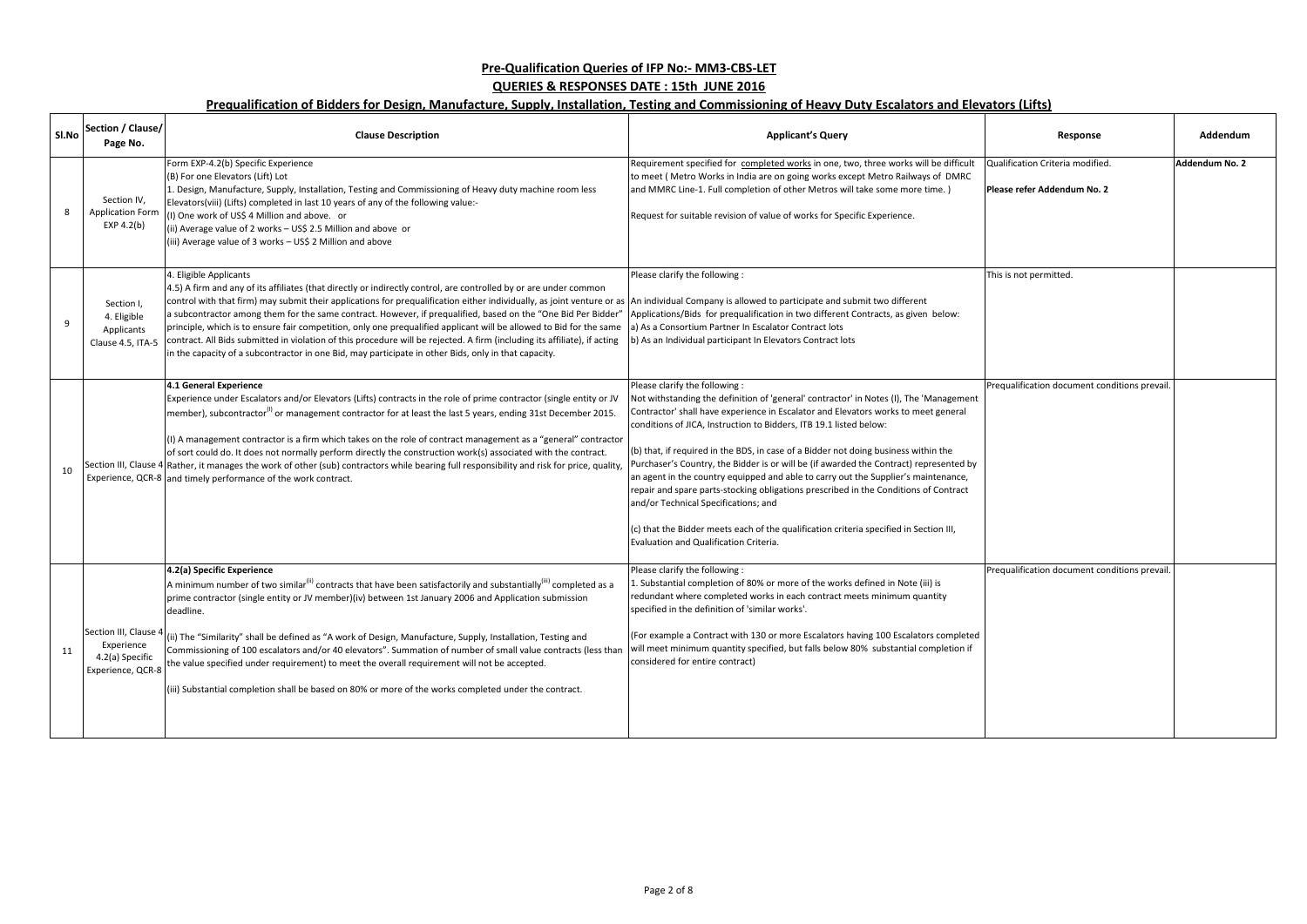| SI.No | Section / Clause/<br>Page No.                               | <b>Clause Description</b>                                                                                                                                                                                                                                                                                                                                                                                                                                                                                                                                                                                                                                                                                                                                                                                                                                                                                                                                                                                                                                                                                                                                                                                                                                                                                                                                                                                                                                                                                            | <b>Applicant's Query</b>                                                                                                                                                                                                                                                                                                                                                                                                                                                                                                                                                                                                                                                                                                                                                                         | Response                                             | Addendum       |
|-------|-------------------------------------------------------------|----------------------------------------------------------------------------------------------------------------------------------------------------------------------------------------------------------------------------------------------------------------------------------------------------------------------------------------------------------------------------------------------------------------------------------------------------------------------------------------------------------------------------------------------------------------------------------------------------------------------------------------------------------------------------------------------------------------------------------------------------------------------------------------------------------------------------------------------------------------------------------------------------------------------------------------------------------------------------------------------------------------------------------------------------------------------------------------------------------------------------------------------------------------------------------------------------------------------------------------------------------------------------------------------------------------------------------------------------------------------------------------------------------------------------------------------------------------------------------------------------------------------|--------------------------------------------------------------------------------------------------------------------------------------------------------------------------------------------------------------------------------------------------------------------------------------------------------------------------------------------------------------------------------------------------------------------------------------------------------------------------------------------------------------------------------------------------------------------------------------------------------------------------------------------------------------------------------------------------------------------------------------------------------------------------------------------------|------------------------------------------------------|----------------|
| 12    | Section III, 4.<br>Experience 4.2(b)<br>Specific            | 4.2(b) Specific Experience<br>For the above or other contracts completed and under implementation as prime contractor (single entity or JV<br>member), management contractor or subcontractor(vi) between 1st January 2006 and Application submission<br>deadline, a minimum construction experience in the following key activities (A and or B) successfully completed,<br>for each Lot of the work<br>(A) For one Escalators Lot<br>Design, Manufacture, Supply, Installation, Testing and Commissioning of Heavy Duty Escalators(vii) completed<br>in last 10 years of any of the following value:-<br>(I) One work of US\$ 17 Million and above,<br>or (ii) Average value of 2 works - US\$ 11 Million and above<br>or (iii) Average value of 3 works - US\$ 8.5 Million and above<br>(B) For one Elevators (Lift) Lot<br>Experience, QCR-8 1. Design, Manufacture, Supply, Installation, Testing and Commissioning of Heavy duty machine room less<br>Elevators(viii) (Lifts) completed in last 10 years of any of the following value:-<br>(I) One work of US\$ 4 Million and above,<br>or (ii) Average value of 2 works - US\$ 2.5 Million and above,<br>or (iii) Average value of 3 works - US\$ 2 Million and above<br>Note: Section I, Clause 13.2 (Page ITA-8):<br>For construction turnover or financial data required for each year - Exchange rate prevailing on the last day of<br>the respective calendar year.<br>Value of single contract - Exchange rate prevailing on the date of the contract. | Please clarify the following :<br>1. The Turnover of each contract shall be the total payments received against each<br>contract towards any combination of Design, Manufacturing, Supply, Installation,<br>Testing, and Commissioning works completed.<br>2. Exchange rate prevailing on the date of Contract is applicable for converting<br>turnover of each contract<br>3. Similar to Note for escalation in 3.2 Average Turnover financial situation (pager QCR-Please Refer Addendum No. 2<br>6), To bring the contract values at par, the turnover values shall be calculated by<br>assuming 2% escalation per annum from Contract Date.                                                                                                                                                  | Prequalification document conditions prevail.        | Addendum No. 2 |
| 13    | Section IV,<br><b>Application Form</b>                      | Form EXP-4.2(a) Specific Experience<br>refer 2nd page of format for description of similarity of works<br>1. Physical Size of required works items [insert physical size of items]<br>2. Complexity [insert description of complexity]<br>EXP 4.2(a), AF-17 $\vert$ 3. Methods/Technology [insert specific aspects of the methods/ technology involved in the contract]<br>1. Other Characteristics [insert other characteristics as described in Section VI, Scope of Works]                                                                                                                                                                                                                                                                                                                                                                                                                                                                                                                                                                                                                                                                                                                                                                                                                                                                                                                                                                                                                                        | Please clarify the exact details to be filled for Row 1,2,3,4 of the Table<br>These details may not be available in the Contracts or Experience Certificates                                                                                                                                                                                                                                                                                                                                                                                                                                                                                                                                                                                                                                     | Prequalification document conditions prevail.        |                |
| 14    | Section IV,<br><b>Application Form</b>                      | Form EXP-4.2(b) Specific Experience<br>filling of Form for Each Activity pertaining to Sub-Contracting<br>Total quantity in Contract (I)<br>EXP 4.2(b), AF-18 Percentage participation (ii) Actual Quantity Performed (I) x (ii)                                                                                                                                                                                                                                                                                                                                                                                                                                                                                                                                                                                                                                                                                                                                                                                                                                                                                                                                                                                                                                                                                                                                                                                                                                                                                     | The participation in JV/Consortium is specified as % of share in value of the work. i.e.,<br>while 100% supply is from one JV Member, the complete (100%) installation,<br>commissioning shall be performed by other local member.<br>Therefore % share is not applicable for quantity column In the Form EXP-4.2(b). The %<br>share is applicable for value of the contract in form EXP-4.2(a). Please clarify if the %<br>share can be considered for calculation of actual performed quantity                                                                                                                                                                                                                                                                                                 | Prequalification document conditions prevail.        |                |
| 15    | Section IV, App<br>Forms, Form ELI-<br>1.1, 1.2, AF-5 and 6 | Form ELI-1.1 is to be filled for the "Applicant"<br>Prequalification Data Sheet, ITA 4.1<br>defines "Applicant" as being either an Indian Company OR a Foreign Company registered individually                                                                                                                                                                                                                                                                                                                                                                                                                                                                                                                                                                                                                                                                                                                                                                                                                                                                                                                                                                                                                                                                                                                                                                                                                                                                                                                       | In case of a CONSORTIUM allowed in the Bid, while the consortium is not a Registered Prequalification document conditions prevail.<br>legal entity, each members is a legal entity registered in respective country of Origin as As per Section-I, ITA 4.2<br>per ITA 4.1; Participation as CONSORTIUM will be based on intended MEMORANDUM In case of JV, JV agreement or Letter of Intent<br>of UNDERSTANDING (MOU) between the members for particular CONTRACT.<br>Application Forms ELI-1.1, 1.2 shall be filled accordingly without required particulars<br>towards Legal entity, registration, Articles of Incorporation for the Consortium other<br>than MOU of the consortium. However the above requirements will be fulfilled for<br>each member of the consortium.<br>Please clarify. | (LOI) to enter into JV agreement to be<br>submitted. |                |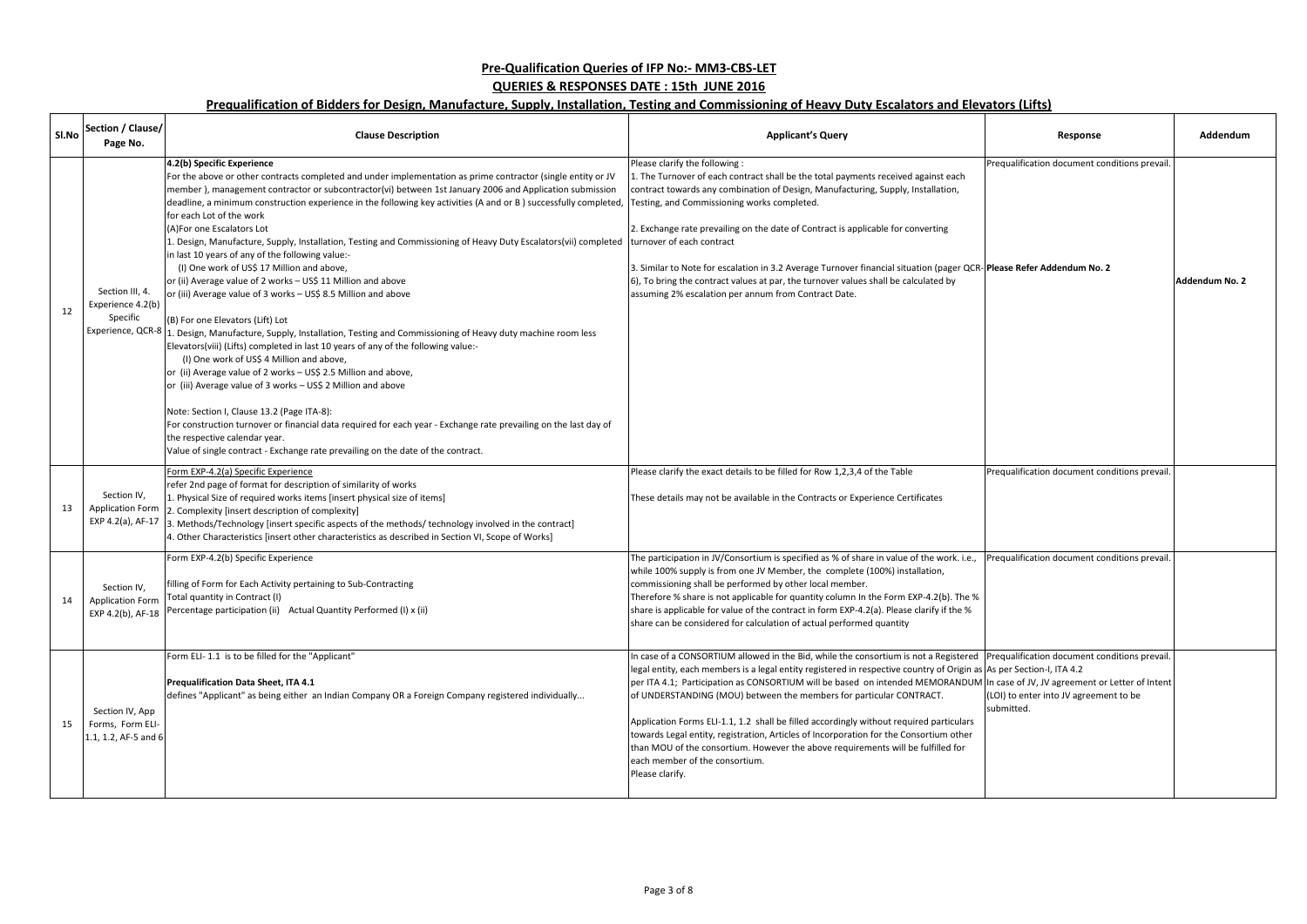| SI.No | Section / Clause/<br>Page No.                                           | <b>Clause Description</b>                                                                                                                                                                                                                                                                                                                                                                                                                                                                                                                                                                         | <b>Applicant's Query</b>                                                                                                                                                                                                                                                                                                                                                                                                                                                                                                                                                                                                  | Response                                                                             | Addendum |
|-------|-------------------------------------------------------------------------|---------------------------------------------------------------------------------------------------------------------------------------------------------------------------------------------------------------------------------------------------------------------------------------------------------------------------------------------------------------------------------------------------------------------------------------------------------------------------------------------------------------------------------------------------------------------------------------------------|---------------------------------------------------------------------------------------------------------------------------------------------------------------------------------------------------------------------------------------------------------------------------------------------------------------------------------------------------------------------------------------------------------------------------------------------------------------------------------------------------------------------------------------------------------------------------------------------------------------------------|--------------------------------------------------------------------------------------|----------|
| 16    | Section IV, App<br>Forms, CON-2, AF-                                    | These 3 forms to be filled for the "Applicant" and for each member of a JV/Consortium                                                                                                                                                                                                                                                                                                                                                                                                                                                                                                             | For reasons explained as above, these 3 Forms (Non performance, Litigation) shall be<br>filled by the respective members of the CONSORTIUM only, duly self certified.<br>Hence a separate filling for the combined Applicant: 'Consortium' as a Legal entity will<br>not be applicable.<br>Please clarify if this is in order.                                                                                                                                                                                                                                                                                            | Prequalification document conditions prevail.<br>As per Section-I ITA 4.2            |          |
| 17    | Section IV, App<br>Forms, Form FIN-<br>3.1, 3.2, 3.3, AF-10<br>13       | These forms to be filled for the "Applicant" and for each member of a JV/Consortium                                                                                                                                                                                                                                                                                                                                                                                                                                                                                                               | For reasons explained as above, these Financial Forms (Financial data and documents)<br>shall be filled by the respective partners to the CONSORTIUM only, duly certified by<br>CA.<br>Hence a separate filling for the combined Applicant: 'Consortium' as a Legal entity will<br>not be applicable. Please clarify if this is in order.                                                                                                                                                                                                                                                                                 | Prequalification document conditions prevail.<br>As per Section-I ITA 4.2            |          |
| 18    | Section IV, App<br>Forms, Form EXP-<br>4.1, 4.2(a), 4.2(b),<br>AF-15-19 | These forms to be filled for the "Applicant" and for each member of a JV/Consortium                                                                                                                                                                                                                                                                                                                                                                                                                                                                                                               | For reasons explained as above, these Experience Forms (general and Specific) shall<br>be filled by the respective members of the CONSORTIUM only, duly self certified.<br>Hence a separate filling for the combined Applicant: 'Consortium' as a Legal entity will<br>not be applicable. Please clarify if this is in order.                                                                                                                                                                                                                                                                                             | Prequalification document conditions prevail.<br>As per Section-I ITA 4.2            |          |
| 19    | ITA 2.2, PDS-2                                                          | General Conditions of JICA, Instruction to Bidders<br>19.1 The documentary evidence of the Bidder's qualifications to perform the contract if its Bid is accepted shall<br>establish to the Purchaser's satisfaction:<br>(a) that, if required in the BDS, a Bidder that does not manufacture or produce the Goods it offers to supply shall<br>submit the Manufacturer's Authorization using the form included in Section IV, Bidding Forms to demonstrate<br>that it has been duly authorized by the manufacturer or producer of the Goods to supply these Goods in the<br>Purchaser's Country; | Please clarify if, as per ITB of JICA Guidelines, as Make in India supply from Indian<br>Member can be allowed with authorisation from qualified foreign<br>Manufacturer/Producer in the Consortium if awarded with the Contract                                                                                                                                                                                                                                                                                                                                                                                          | Prequalification document conditions prevail.                                        |          |
|       | ITA - 3, 2.2                                                            | Disbursement of a Japanese ODA Loan by JICA will be subject, in all respects, to the terms and conditions of the<br>Loan Agreement, including the disbursement procedures and the applicable Guidelines for Procurement under<br>Japanese ODA Loans specified in the PDS. No party other than the Borrower shall derive any rights from the Loan payments etc.,<br>Agreement or have any claim to loan proceeds.                                                                                                                                                                                  | Bidder intends to clarify as to whether there are any back to back applicability of the<br>terms and conditions of the Loan Agreement on the bidder like performance,<br>If yes, bidder request that the relevant terms concerning bidder to be shared with the<br>before submission of the PQ and Bid.                                                                                                                                                                                                                                                                                                                   | Query not related to PQ document and will<br>be clarified during Bidding(RFP) stage. |          |
| 21    | $ITA - 4, 4.2$                                                          | An Applicant may be a firm that is a single entity or any combination of such entities in the form of joint venture<br>(JV) under an existing agreement or with the intent to enter into such an agreement supported by a letter of<br>intent.                                                                                                                                                                                                                                                                                                                                                    | Bidder confirms that it is, at the discretion of bidder, they may form a Joint venture or Prequalification document conditions prevail.<br>a Consortium.<br>Bidder request that the Letter of Intent format be provided which may be pre<br>requisite for this tender.<br>In case no specific format is provided then it is understood by Bidder that they can<br>submit the format with pre requisite provision for Joint and Several liability along with<br>nomination of an authorised representative who shall have the authority to conduct<br>all business for and on behalf of any and all the members of the JV. | As per Section-I ITA 4.2                                                             |          |
| 22    | ITA-5, 4.5                                                              | A firm and any of its affiliates (that directly or indirectly control, are controlled by or are under common control<br>with that firm) may submit their applications for prequalification either individually, as joint venture or as a<br>subcontractor among them for the same contract.                                                                                                                                                                                                                                                                                                       | Bidder clarifies that two sister concern having same parent company can sign a Letter<br>of Intent to bid for this Project as Consortium partners.                                                                                                                                                                                                                                                                                                                                                                                                                                                                        | Prequalification document conditions prevail.                                        |          |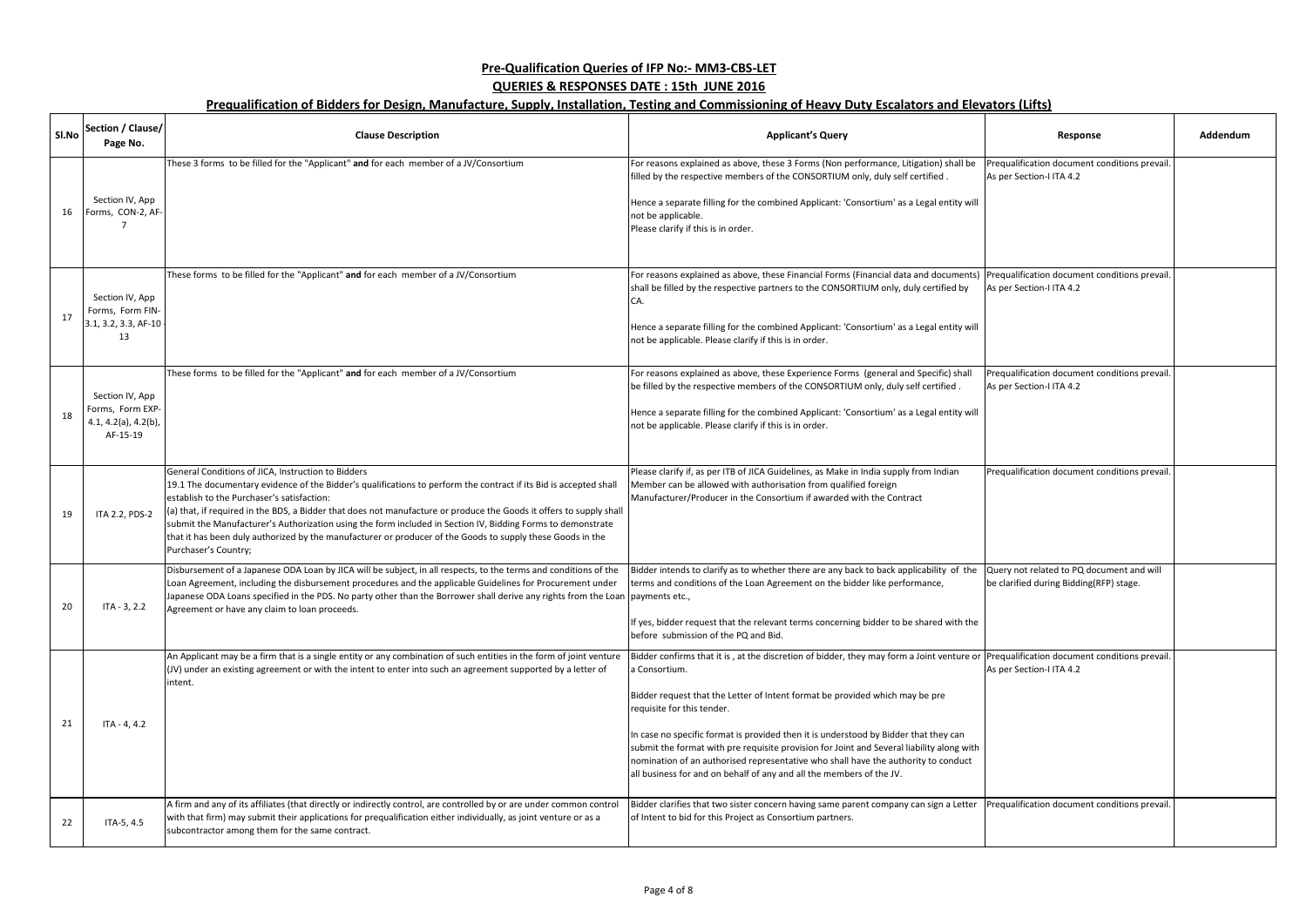| SI.No | Section / Clause/<br>Page No. | <b>Clause Description</b>                                                                                                                                                                                                                                                                                                                                                                                                                                                                                                                                                                                                                                                                                                               | <b>Applicant's Query</b>                                                                                                                                                                                                                                                                                                                                                                                                                                                                                                                                                                                                                                                                                                                              | Response                                                                      | Addendum        |
|-------|-------------------------------|-----------------------------------------------------------------------------------------------------------------------------------------------------------------------------------------------------------------------------------------------------------------------------------------------------------------------------------------------------------------------------------------------------------------------------------------------------------------------------------------------------------------------------------------------------------------------------------------------------------------------------------------------------------------------------------------------------------------------------------------|-------------------------------------------------------------------------------------------------------------------------------------------------------------------------------------------------------------------------------------------------------------------------------------------------------------------------------------------------------------------------------------------------------------------------------------------------------------------------------------------------------------------------------------------------------------------------------------------------------------------------------------------------------------------------------------------------------------------------------------------------------|-------------------------------------------------------------------------------|-----------------|
| 23    | $ITA - 6, 5.2$                | The Invitation for Prequalification issued by the Employer is not part of the Prequalification Documents.                                                                                                                                                                                                                                                                                                                                                                                                                                                                                                                                                                                                                               | Bidder request clarity on this provision.                                                                                                                                                                                                                                                                                                                                                                                                                                                                                                                                                                                                                                                                                                             | IFP is Invitation for Prequalification of bidders<br>for these contracts/lots |                 |
| 24    | PDS-3, ITA-13.2 vear."        | "For Construction turnover or financial data required for each year - Exchange rate prevailing on the last day of.                                                                                                                                                                                                                                                                                                                                                                                                                                                                                                                                                                                                                      | Need clarity on the definition of Construction turnover.                                                                                                                                                                                                                                                                                                                                                                                                                                                                                                                                                                                                                                                                                              | Prequalification document conditions prevail.                                 |                 |
| 25    | QCR-5, 3.1                    | As the minimum requirement, an Applicant's net worth calculated as the difference between total assets and<br>total liabilities should be positive.                                                                                                                                                                                                                                                                                                                                                                                                                                                                                                                                                                                     | Please confirm bidder understanding that this requirement is for latest year and will<br>be calculated in proportion to their participation percentage.                                                                                                                                                                                                                                                                                                                                                                                                                                                                                                                                                                                               | Prequalification document conditions prevail.                                 |                 |
| 26    | $QCR-11$                      | A management contractor is a firm which takes on the role of contract management as a "general" contractor of<br>sort could do. It does not normally perform directly the construction work(s) associated with the contract.<br>Rather, it manages the work of other (sub) contractors while bearing full responsibility and risk for price, quality,<br>and timely performance of the work contract.                                                                                                                                                                                                                                                                                                                                   | Please confirm that a Management Contractor should have experience in elevators<br>and/or Escalators for Installation, testing and commissioning followed by DLP for 5 yrs.                                                                                                                                                                                                                                                                                                                                                                                                                                                                                                                                                                           | Prequalification document conditions prevail.                                 |                 |
| 27    | AF-14                         | <b>Banking reference</b>                                                                                                                                                                                                                                                                                                                                                                                                                                                                                                                                                                                                                                                                                                                | Bidder understanding is in case of Negative Liquidity, Banking Reference will be<br>considered.                                                                                                                                                                                                                                                                                                                                                                                                                                                                                                                                                                                                                                                       | Prequalification document conditions prevail.                                 |                 |
| 28    | AF-20                         | Acknowledgement of Compliance with Guidelines for Procurement under Japanese ODA Loans.                                                                                                                                                                                                                                                                                                                                                                                                                                                                                                                                                                                                                                                 | Bidder request to provide the guidelines for Procurement under Japanese ODA Loans.                                                                                                                                                                                                                                                                                                                                                                                                                                                                                                                                                                                                                                                                    | Available on JICA website                                                     |                 |
| 29    | SOW3, 1.1                     | The contractor shall provide modern and Eco-Efficient technology Heavy Duty Escalators and/or Elevators<br>constructed to comply with the specification and internationally recognised standards and designed for safe<br>efficient operation taking into account the specific characteristics of the operating environment of underground<br>Metro Rail stations. Regenerative solutions and LED lighting system shall be incorporated.                                                                                                                                                                                                                                                                                                | Bidder Requests clarification on Eco-Efficient technology Heavy Duty Escalators.                                                                                                                                                                                                                                                                                                                                                                                                                                                                                                                                                                                                                                                                      | Prequalification document conditions prevail.                                 |                 |
| 30    | SOW4, 1.12                    | The contractor will have to ensure transfer of technology for design, indigenous, system assembly, installation,<br>maintenance and software customization/ modification with in a defined time frame. For that purpose, the<br>Applicants may set up suitable facilities in India.                                                                                                                                                                                                                                                                                                                                                                                                                                                     | Need elaborate meaning of this provision with respect to Transfer of Technology.<br>To clarify, all intellectual property rights in the equipment's including the control<br>software which enables routine operation, maintenance and repair of the equipment<br>"Control Software") remain the property of bidder. The Customer is entitled to a non-<br>exclusive right to use the Control Software and to operate the Equipment for its own<br>purposes, but the Customer shall have no other right or interest in the Control<br>Software, especially as regards to the right to reproduce, reverse engineer or deal in<br>the Control Software.                                                                                                 | Prequalification document conditions prevail.                                 |                 |
| 31    | SOW5, 3.1                     | Annual Maintenance contract for Escalators and /or Elevators (Lifts) for a period of 5/10 years after DLP period It is submitted that AMC Prices to be mutually agreed or if quoted for a period of 5/10 Prequalification docu<br>are over.                                                                                                                                                                                                                                                                                                                                                                                                                                                                                             | years after DLP period are over then it should be excluding taxes.                                                                                                                                                                                                                                                                                                                                                                                                                                                                                                                                                                                                                                                                                    |                                                                               |                 |
| 32    | QCR 5, 3.1                    | Financial Performance :<br>The audited balance sheets or, if not required by the laws of the Applicant's country, other financial statements<br>acceptable to the Employer, for the last 5 years ending 31st March 2015 for the countries where the financial<br>year ending on 31st March, or for the last 5 years ending 31st December 2015 for the countries where the<br>financial year ending on 31st December shall be submitted and must demonstrate the current soundness of the<br>Applicant's financial position and indicate its prospective long-term profitability.<br>As the minimum requirement, an Applicant's net worth calculated as the difference between total assets and<br>total liabilities should be positive. | Bidder understands to submit the Balance sheet for last 5 years.<br>The audited balance sheet of our consortium partner whose financial year ends in<br>Dec2015 is not yet prepared. The Audited balance sheet is expected by Mid of June<br>2016.<br>Therefore bidder requests to extend the last date of submission up to 30th June 2016.<br>Regarding the current soundness of the Applicant's financial position, bidder<br>understand that the Last financial year's soundness of the Applicant's financial<br>position & net worth is required for this tender. Even for DMRC tenders also it is<br>mentioned Net Worth of Tenderer during last audited financial year is required. We<br>are attaching those tender clauses with this queries. | Prequalification document conditions prevail.<br>Please refer Addendum No.2   | lAddendum No. 2 |
| 33    | PDS4, ITA 16.1                | Submission of applications for pre-qualification must be received in sealed envelopes, either delivered by hand,<br>courier or by registered mail.                                                                                                                                                                                                                                                                                                                                                                                                                                                                                                                                                                                      | Please Clarify the submission procedure. Whether the Bid for Escalator & Elevator<br>shall be submitted in a single envelope or in Separate Envelops.                                                                                                                                                                                                                                                                                                                                                                                                                                                                                                                                                                                                 | Prequalification document conditions prevail.                                 |                 |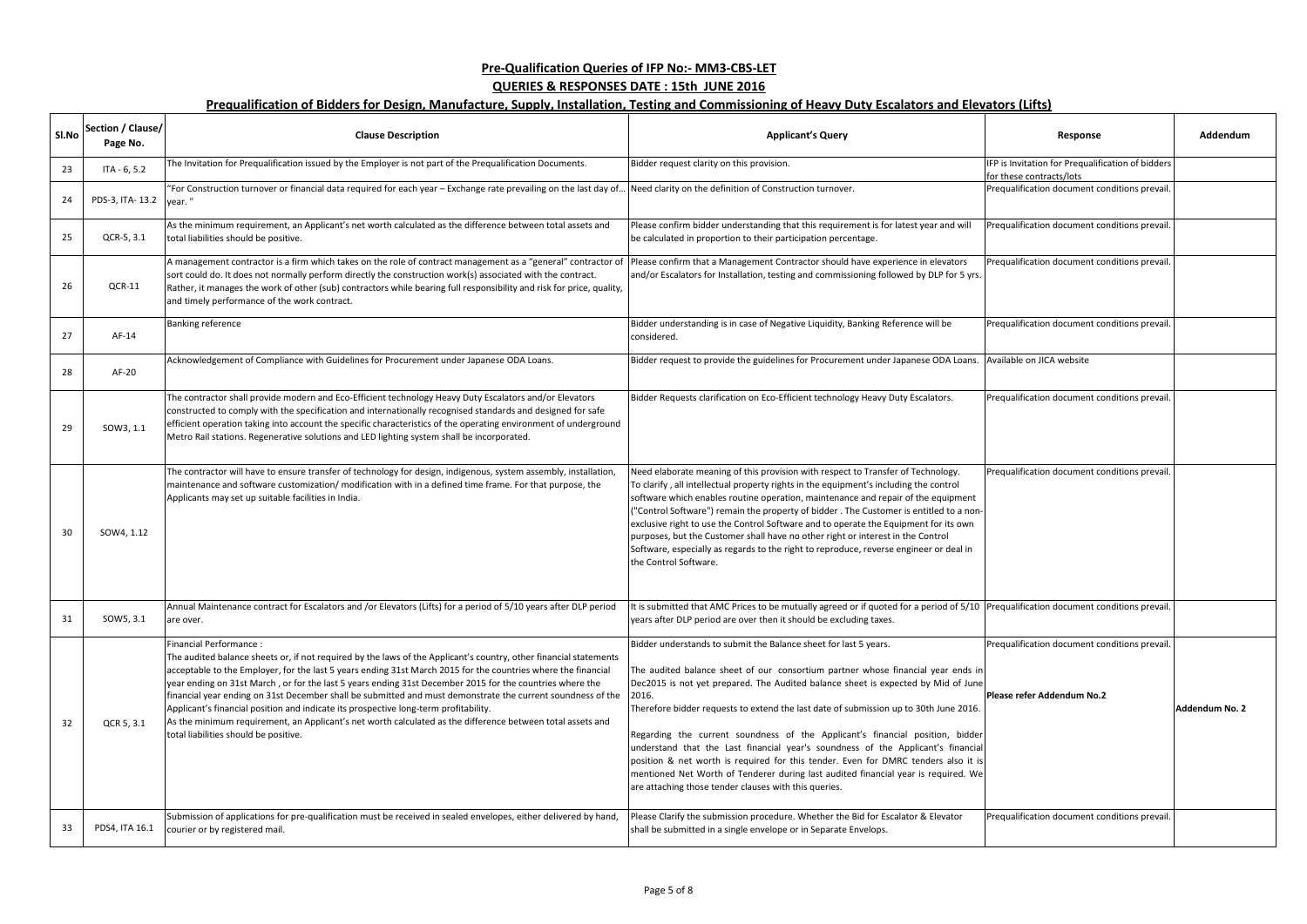| Sl.No | Section / Clause/<br>Page No. | <b>Clause Description</b>                                                                                                                                                                                                                                                                                                                                                                                                                                                                                                                                                                                                                                                                                                                                                                                                                             | <b>Applicant's Query</b>                                                                                                                                           | Response                                                                                               | Addendum       |
|-------|-------------------------------|-------------------------------------------------------------------------------------------------------------------------------------------------------------------------------------------------------------------------------------------------------------------------------------------------------------------------------------------------------------------------------------------------------------------------------------------------------------------------------------------------------------------------------------------------------------------------------------------------------------------------------------------------------------------------------------------------------------------------------------------------------------------------------------------------------------------------------------------------------|--------------------------------------------------------------------------------------------------------------------------------------------------------------------|--------------------------------------------------------------------------------------------------------|----------------|
| 34    | QCR-7, 3.3                    | Liquidity Position:<br>The total amount, of liquid assets and lines of credit during the construction period shall be as given below;<br>A) For one Escalators Lot<br>USD 3.2 million or the equivalent thereof.<br>AND /OR<br>B) For one Elevators (Lift) Lot<br>US\$ 1.0 million or the equivalent thereof.                                                                                                                                                                                                                                                                                                                                                                                                                                                                                                                                         | Bidder request to Clarify the Definition of Liquidity & what are the proof of Liquidity to Prequalification document conditions prevail.<br>be submitted.          |                                                                                                        |                |
| 35    |                               | <b>Payment Terms</b>                                                                                                                                                                                                                                                                                                                                                                                                                                                                                                                                                                                                                                                                                                                                                                                                                                  | Bidder request you to clarify the Payment Terms- is it independent or Back to Back<br>payments from JICA. Please Clarify.                                          | Query Not related to PQ document. Will be<br>clarified during Bidding (RFP) stage.                     |                |
| 36    | FIN 3.1, 3.1                  | <b>Financial Situation</b>                                                                                                                                                                                                                                                                                                                                                                                                                                                                                                                                                                                                                                                                                                                                                                                                                            | Bidder request Clarification on Total Revenue - is it Total Sales/ Total Turnover. Please<br>clarify.                                                              | Prequalification document conditions prevail.                                                          |                |
| 37    | AF-13                         | Letter from Bank on working capital/line of credit                                                                                                                                                                                                                                                                                                                                                                                                                                                                                                                                                                                                                                                                                                                                                                                                    | Letter from Bank on working capital/ line of credit is MUST? Bidder request to clarify<br>what if there are no such facilities is availed at the Bank.             | Prequalification document conditions prevail.                                                          |                |
| 38    | ITA-3, 3.1                    | Corrupt and Fraudulent Practices                                                                                                                                                                                                                                                                                                                                                                                                                                                                                                                                                                                                                                                                                                                                                                                                                      | Bidder request to provide JICA policy. Point 3 Sub point b. Is any contract awarded to<br>us which is funded with Japanese ODA loans and other Japanese ODA loans? | Refer to JICA guidelines available in JICA<br>website                                                  |                |
| 39    | ITA-5, 4.4                    | <b>Eligible Applicants</b>                                                                                                                                                                                                                                                                                                                                                                                                                                                                                                                                                                                                                                                                                                                                                                                                                            | Point 4.4 has a mention that "conflict has been resolved in a manner acceptable to<br>JICA". Are there any guidelines / procedures? - Bidder request to clarify.   | Refer to JICA guidelines available in JICA<br>website                                                  |                |
| 40    | ITA-5, 4.6                    | Eligible Applicants                                                                                                                                                                                                                                                                                                                                                                                                                                                                                                                                                                                                                                                                                                                                                                                                                                   | Term "Any Other form of Conflict of Interest" is very wide hence Bidder request to<br>clarify the scope of other conflict of interest.                             | Prequalification document conditions prevail.                                                          |                |
| 41    | 52, Form ACK, AF<br>20        | Acknowledgement of Compliance with Guidelines for Procurement under Japanese ODA Loans                                                                                                                                                                                                                                                                                                                                                                                                                                                                                                                                                                                                                                                                                                                                                                | Form ACK speaks about compliance with Guidelines for Procurement under Japanese<br>ODA Loans. Bidder request to provide clarity on the guidelines.                 | Prequalification document conditions prevail.<br>Refer to JICA guidelines available in JICA<br>website |                |
| 42    | PDS-4, ITA 16.1               | Submission of applications for pre-qualification must be received in sealed envelopes, either delivered by hand,<br>courier or by registered mail.                                                                                                                                                                                                                                                                                                                                                                                                                                                                                                                                                                                                                                                                                                    | Can we submit different sets of documents for PQ of Lifts & Elevators separately                                                                                   | Prequalification document conditions prevail.                                                          |                |
| 43    | 4.2, QCR-9                    | (A) For one Escalators Lot<br>1. Design, Manufacture, Supply, Installation, Testing and Commissioning of Heavy Duty Escalators(vii) completed need to submit for the work experience<br>in last 10 years of any of the following value:-<br>(I) One work of US\$ 17 Million and above. Or<br>(ii) Average value of 2 works - US\$ 11 Million and above or<br>(iii) Average value of 3 works - US\$ 8.5 Million and above<br>AND/OR<br>(B) For one Elevators (Lift) Lot<br>1. Design, Manufacture, Supply, Installation, Testing and Commissioning of Heavy duty machine room less<br>Elevators(viii) (Lifts) completed in last 10 years of any of the following value:-<br>(I) One work of US\$ 4 Million and above. or<br>(ii) Average value of 2 works - US\$ 2.5 Million and above or<br>(iii) Average value of 3 works - US\$ 2 Million and above | As per 4.2 (b) QCR-9, if we have to bid for all 3 lots of escalators what is the value we                                                                          | Qualification Criteria modified.<br>Please refer Addendum No. 2                                        | Addendum No. 2 |
| 44    |                               | The contractor will have to ensure transfer of technology for design, indigenous, system assembly, installation,<br>maintenance and software customization/ modification with in a defined time frame. For that purpose, the<br>Applicants may set up suitable facilities in India                                                                                                                                                                                                                                                                                                                                                                                                                                                                                                                                                                    | Please Clarify elaborately on Transfer Of Technology.                                                                                                              | will be elaborated at RFP(Bidding) stage                                                               |                |

| Response                                                                                               | Addendum       |
|--------------------------------------------------------------------------------------------------------|----------------|
| Prequalification document conditions prevail.                                                          |                |
|                                                                                                        |                |
| Query Not related to PQ document. Will be<br>clarified during Bidding (RFP) stage.                     |                |
| Prequalification document conditions prevail.                                                          |                |
| Prequalification document conditions prevail.                                                          |                |
| Refer to JICA guidelines available in JICA<br>website                                                  |                |
| Refer to JICA guidelines available in JICA<br>website                                                  |                |
| Prequalification document conditions prevail.                                                          |                |
| Prequalification document conditions prevail.<br>Refer to JICA guidelines available in JICA<br>website |                |
| Prequalification document conditions prevail.                                                          |                |
| Qualification Criteria modified.                                                                       | Addendum No. 2 |
| Please refer Addendum No. 2                                                                            |                |
| will be elaborated at RFP(Bidding) stage                                                               |                |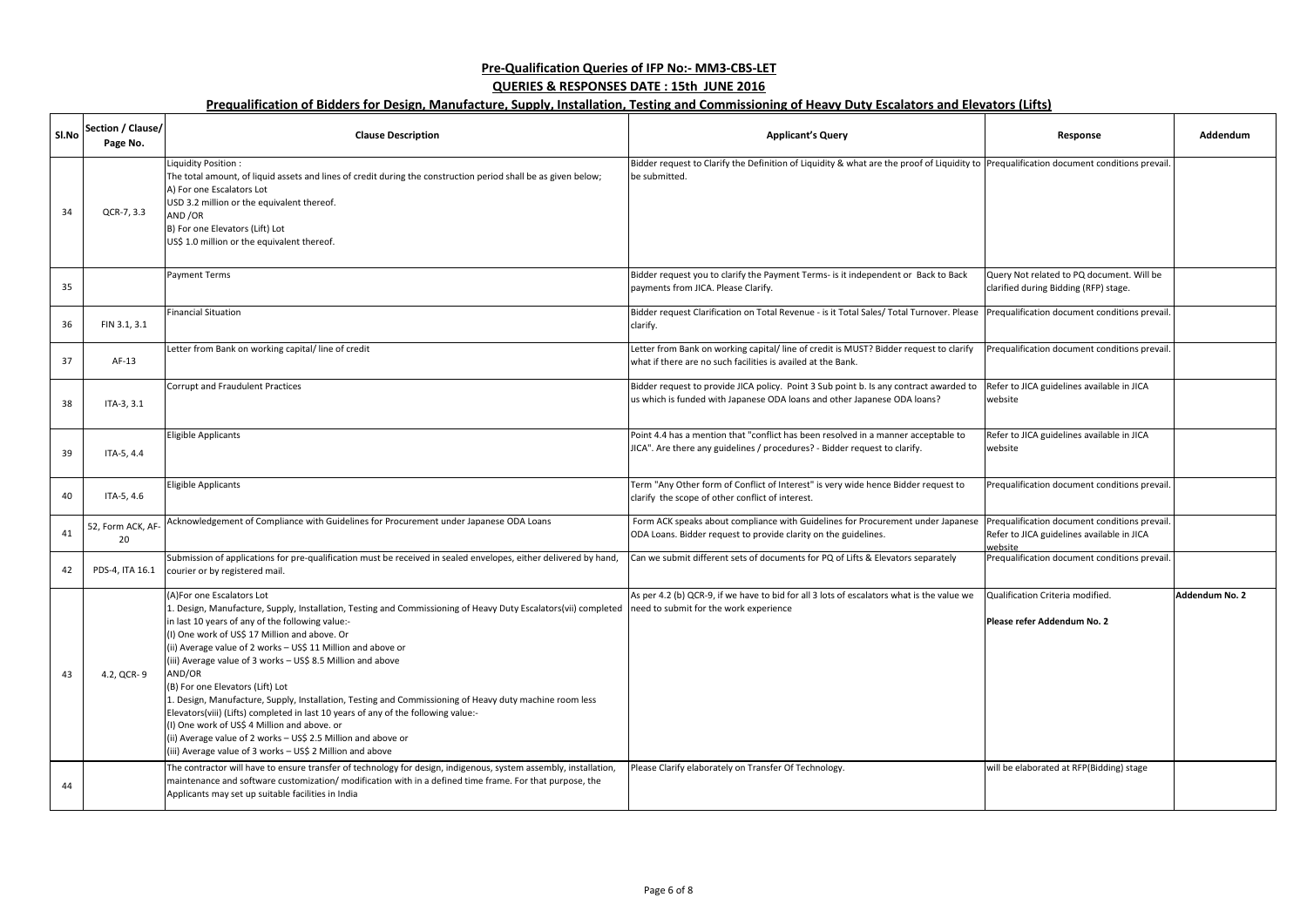| SI.No | Section / Clause/<br>Page No.                                                                                  | <b>Clause Description</b>                                                                                                                                                                                                                                                                                                                                                                                                                                                                                                                                                                                                                                                                                                                                                                                                                                                                                                     | <b>Applicant's Query</b>                                                                                                                                                                                                                                                                                                                                                                                                                                                                                                                                                               | Response                                      | Addendum       |
|-------|----------------------------------------------------------------------------------------------------------------|-------------------------------------------------------------------------------------------------------------------------------------------------------------------------------------------------------------------------------------------------------------------------------------------------------------------------------------------------------------------------------------------------------------------------------------------------------------------------------------------------------------------------------------------------------------------------------------------------------------------------------------------------------------------------------------------------------------------------------------------------------------------------------------------------------------------------------------------------------------------------------------------------------------------------------|----------------------------------------------------------------------------------------------------------------------------------------------------------------------------------------------------------------------------------------------------------------------------------------------------------------------------------------------------------------------------------------------------------------------------------------------------------------------------------------------------------------------------------------------------------------------------------------|-----------------------------------------------|----------------|
| 45    | QCR-11                                                                                                         | A management contractor is a firm which takes on the role of contract management as a "general" contractor of<br>sort could do. It does not normally perform directly the construction work(s) associated with the contract.<br>Rather, it manages the work of other (sub) contractors while bearing full responsibility and risk for price, quality,<br>and timely performance of the work contract.                                                                                                                                                                                                                                                                                                                                                                                                                                                                                                                         | Please confirm that a Management Contractor can be a Prime Contractor who may be Prequalification document conditions prevail.<br>responsible for Installation, testing and commissioning followed by DLP.                                                                                                                                                                                                                                                                                                                                                                             |                                               |                |
| 46    |                                                                                                                |                                                                                                                                                                                                                                                                                                                                                                                                                                                                                                                                                                                                                                                                                                                                                                                                                                                                                                                               | Request Extension of date of submission till 30th June 2016                                                                                                                                                                                                                                                                                                                                                                                                                                                                                                                            | Please Refer Addendum No. 1                   | Addendum No. 1 |
| 47    | Section III, QCR-8,<br>4.1                                                                                     | Experience under Escalators and/or Elevators (Lifts) contracts in the role of prime contractor (single entity or JV Our consortium partner has strong past project credentials overseas and is backed by Prequalification docu<br>member), subcontractor(I) or management contractor for at least the last 5 years, ending 31st December 2015.                                                                                                                                                                                                                                                                                                                                                                                                                                                                                                                                                                                | our local experienced team which was worked in various project executions and<br>maintenance setups like DMRC underground sections (similar to your proposed<br>infrastructure) and other metros as well<br>Appeal: Thus it is requested that the general experience requirement be considered<br>for all parties combined in lieu of each member. This will open opportunities for Indian<br>players like us to partner with foreign players under a consortium to create long term<br>after sales service infrastructure in the country for the products proposed to be<br>supplied. |                                               |                |
| 48    | Section VI/SOW-<br>3/1.2                                                                                       | The contractor shall provide modern and Eco-Efficient technology Heavy Duty Escalators and/or Elevators Clarification: Kindly confirm whether regenerative system is required for Escalators Prequalification document conditi<br>incorporating regenerative solutions                                                                                                                                                                                                                                                                                                                                                                                                                                                                                                                                                                                                                                                        | also?                                                                                                                                                                                                                                                                                                                                                                                                                                                                                                                                                                                  |                                               |                |
|       | Section 1 - ITA,<br>Page ITA-4, 4.2                                                                            |                                                                                                                                                                                                                                                                                                                                                                                                                                                                                                                                                                                                                                                                                                                                                                                                                                                                                                                               | We intend to form a consortium with our parent company for this tender instead of a<br>Joint Venture. Please confirm that the same is acceptable. We will submit the required<br>Letter of Intent for the same.                                                                                                                                                                                                                                                                                                                                                                        | Prequalification document conditions prevail. |                |
| 50    | Section 1 - ITA,<br>Page ITA-4,<br>Section, 4.2                                                                |                                                                                                                                                                                                                                                                                                                                                                                                                                                                                                                                                                                                                                                                                                                                                                                                                                                                                                                               | For Escalator Packages - Please note that X and Y are forming a Consortium, where X is Prequalification document conditions prevail.<br>the Indian Venture and Y is its parent company, we propose to consider the work<br>experience of Y through its subsidiaries as per the structure of the holding company<br>and its subsidiaries.                                                                                                                                                                                                                                               |                                               |                |
|       | Section III -<br>Qualification<br>Criteria and<br>Requirement, Page<br>No QCR-8 4.1 -<br>General<br>Experience |                                                                                                                                                                                                                                                                                                                                                                                                                                                                                                                                                                                                                                                                                                                                                                                                                                                                                                                               | Please consider general experience during last ten years instead of five years. Also, we Prequalification document conditions prevail.<br>understand that general experience means any type of escalator/elevator, not<br>necessarily Heavy Duty Escalator/Elevators                                                                                                                                                                                                                                                                                                                   |                                               |                |
|       | 52 SOW-4--T O T, 1.12                                                                                          |                                                                                                                                                                                                                                                                                                                                                                                                                                                                                                                                                                                                                                                                                                                                                                                                                                                                                                                               | We shall be bidding either as a single entity (for elevators) or as consortium with our<br>parent company (for escalators). In both cases, we have the complete setup in India<br>for providing maintenance support for all the units installed. Therefore, this clause will<br>not be applicable to us. Please clarify                                                                                                                                                                                                                                                                | Prequalification document conditions prevail. |                |
| 53    | Clause 3.2,<br>Average Annual                                                                                  | Minimum average annual turnover as a prime contractor (calculated as total certified payments received for Please clarify if the Turnover value required shall be calculated as Turnover only from Average Annual Turnover cri<br>contracts in progress and/ or completed) over the last 5 financial years (i.e. financial years whose ending dates Elevators And/OR Escalators, or from Revenue from other products and services as per JICA Standard PQ docume<br>are between April 1, 2010 to March 31, 2015 for the countries where the financial year ending on 31st March or well?<br>January'1, 2011 to December'31, 2015 for the countries where the financial year ending on 31st December)<br>divided by 5 years must be as given below;<br>Turnover, QCR-5  A) For Escalators Lot<br>US\$ 11 million or the equivalent thereof.<br>AND / OR<br>B) For Elevators Lot<br>US\$ 2.6 million or the equivalent thereof. |                                                                                                                                                                                                                                                                                                                                                                                                                                                                                                                                                                                        | Please Refer Addendum No. 2                   |                |